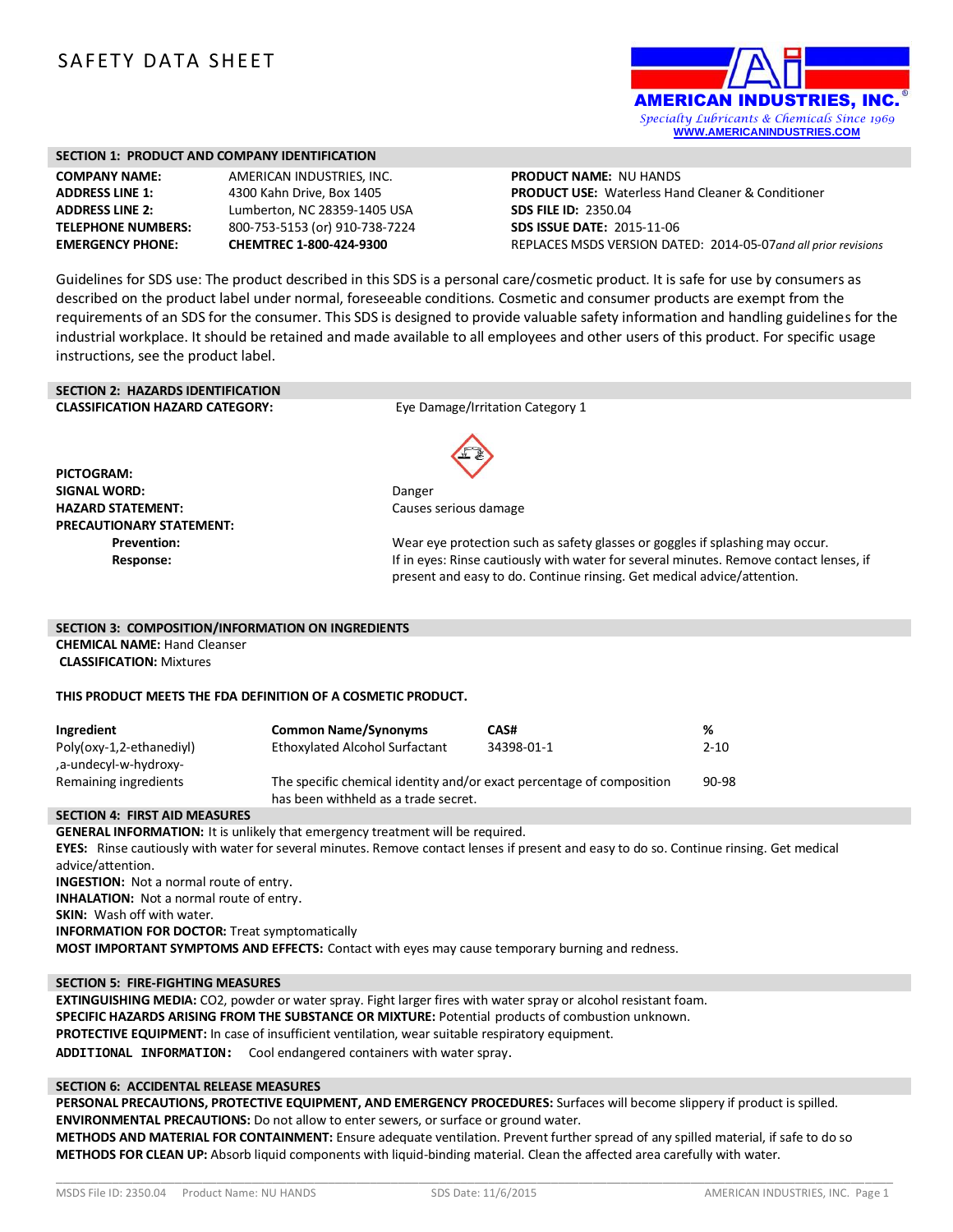#### **SECTION 7: HANDLING AND STORAGE**

**HANDLING**: Avoid contact with eyes.

**STORAGE REQUIREMENTS:** Store in a cool, dry location, out of direct sunlight. **INCOMPATIBLE MATERIAL:** None known based on information available.

#### **SECTION 8: EXPOSURE CONTROLS/PERSONAL PROTECTION**

**EXPOSURE GUIDELINES:** This product presents no health hazards to the user when used according to labels directions for its intended use. **PERMISSIBLE OR RECOMMENDED EXPOSURE LIMITS FOR MIXTURE:** ACGIH Undetermined. NIOSH Undetermined. OSHA Undetermined. **APPROPRIATE ENGINEERING CONTROLS:** See section 7. No additional data available.

**GENERAL HYGIENIC MEASURES:** Wash hands before breaks and at the end of work.

**EYES**: In case of splash risk, wear safety glasses.

**SKIN:** Not generally required.

**RESPIRATORS**: Not necessary if area is well ventilated.

#### **SECTION 9: PHYSICAL AND CHEMICAL PROPERTIES**

**APPEARANCE**: Thick green lotion. **ODOR:** Citrus. **ODOR THRESHOLD:** Not determined. **MELTING POINT/MELTING RANGE:** Not determined. FREEZING POINT: +32<sup>o</sup>F (0<sup>o</sup>C)

**FLASH POINT: >+210<sup>°</sup>F (>+99<sup>°</sup>C)** 

**FLAMMABILITY (solid, gas):** Not applicable. **IGNITION TEMPERATURE:** Not determined. **DECOMPOSITION TEMPERATURE:** Not determined. **SELF IGNITING:** Product is not self-igniting. **DANGER OF EXPLOSION:** Not determined. **VOC:** 0% by weight. **VISCOSITY:** Not determined. **EVAPORATION RATE**: Not determined **SPECIFIC GRAVITY:** 1.1 **SOLUBILITY IN WATER:** Soluble (liquid portion). **pH:** 6-7 **BOILING POINT: 212°F (100°C).** 

## **SECTION 10: STABILITY AND REACTIVITY**

**CHEMICAL STABILITY:** Product is stable if used as directed. **REACTIVITY:** Normally non-reactive. **INCOMPATIBLE MATERIALS:** Non known. **HAZARDOUS DECOMPOSITION:** None known. **CONDITIONS TO AVOID:** None known.

#### **SECTION 11: TOXICOLOGICAL INFORMATION**

**LIKELY ROUTES OF EXPOSURE:** Skin, Eye. **EYE:** Contact will cause burning and irritation. **SKIN:** Long term or excessive use may cause dryness. **CHRONIC HEALTH EFFECTS**: None known. **ACUTE TOXICITY:** Not tested. **CARCINOGENICITY:** None of the chemicals used in this product have been found to be carcinogenic by NTP, IARC, OSHA, or ACGIH.

**SECTION 12: ECOLOGICAL INFORMATION AQUATIC TOXICITY**: Not tested. **PERSISTENCE AND DEGRADABILITY:** Not tested. **BIOACCUMULATIVE POTENTIAL:** Not tested. **MOBILITY IN SOIL:** Not tested. **BEHAVIOR IN SEWAGE PROCESSING PLANTS:** Not tested.

# **SECTION 13: DISPOSAL CONSIDERATIONS**

Dispose of in accordance with applicable local, state and federal regulations.

## **SECTION 14: TRANSPORT INFORMATION DOT INFORMATION PROPER SHIPPING NAME:** Unregulated. **HAZARD CLASS**: N/A **UN NUMBER**: N/A